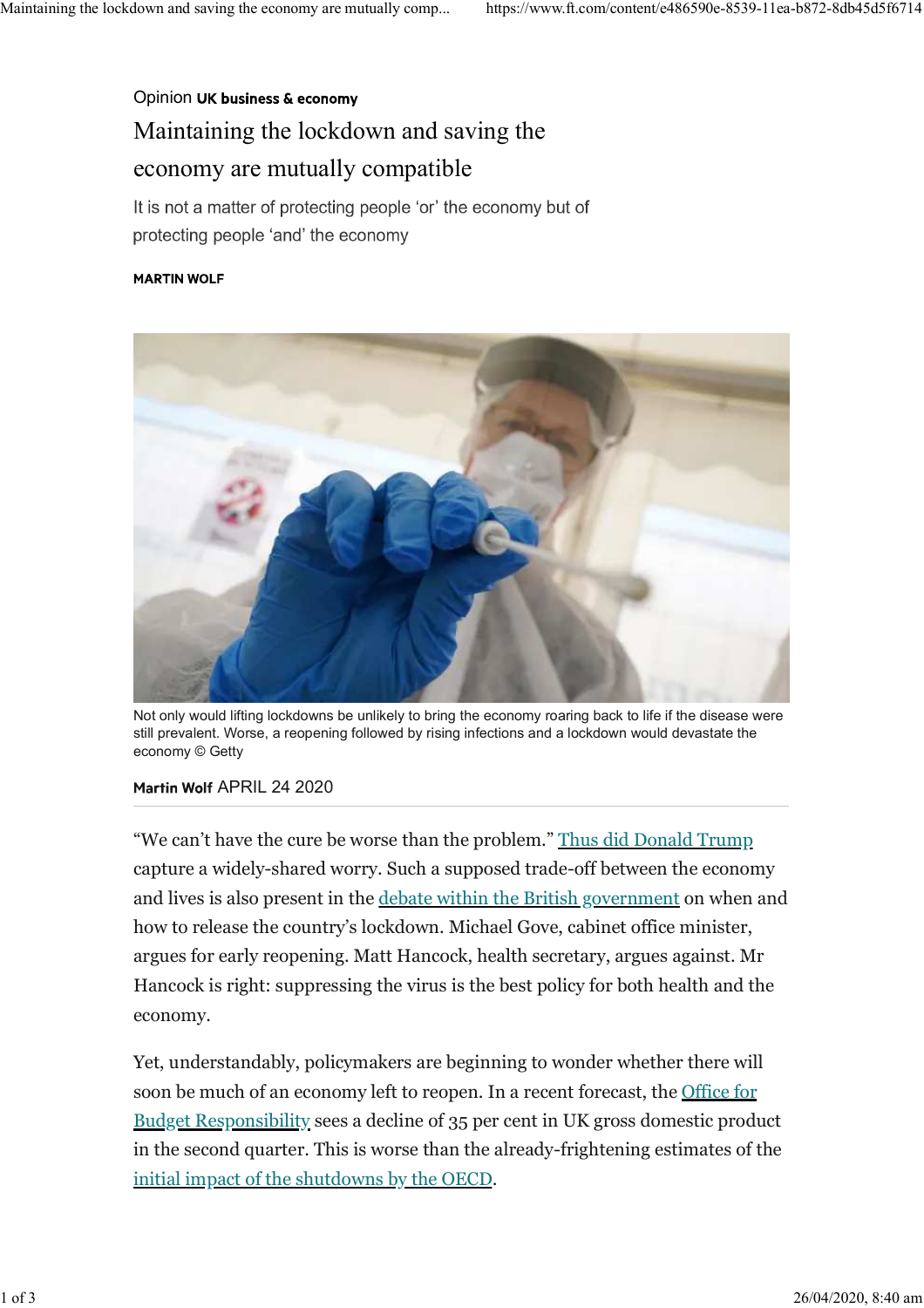Yet a short-term reaction of terror does not make for good policy. Everything would not be fine economically if lockdowns were lifted. The implicit assumption is that we would then return to where the economy was before the coronavirus. But that is impossible. The real question is what would happen to today's economy in the absence of today's lockdowns. The answer is that, if the virus were to run rampant yet again, a large part of face-to-face economic activity would again cease to exist.

True, if lockdowns ended and support for people without a job was also withdrawn, many might be compelled back to work. That might even raise economic output. But it would reinforce the inequality already created by the disease between those who can survive at home and those who cannot.

Not only would lifting official lockdowns be unlikely to bring the economy roaring back to life if the disease were still prevalent. Worse, a reopening followed by a wave of rising infections and a lockdown, or even a cycle of reopenings and lockdowns, would devastate the economy — quite apart from the credibility of policymakers.

The point that the degree of economically-costly social distancing depends on the prevalence of the disease is crucial. But, as an important new paper from the University of California Berkeley shows, there is far more to the policy decision than this. The paper analyses two strategies: "short-term control", which tries to keep the rate of infection within limits; and "long-term control", which seeks to limit the total number of infections, ultimately bringing the flow to very lowlevels.

These strategies are related to "mitigation" and "suppression", as discussed in an influential paper from Imperial College London. In the UK political debate, they correspond to reopening when the reproduction rate of the disease is close to one (a constant rate of infection, at its peak rate) or when the rate is close to zero (which implies near elimination).

The paper analyses four sorts of costs: the costs of lost lives; the lost work days of the sick; the medical costs associated with higher incidence of disease; and the costs (primarily economic) of social distancing, both officially imposed and spontaneous. The overall conclusion is overwhelming. The least costly option is strong suppression: it saves lives, massively reduces medical costs and even lowers the economic costs of social distancing over the course of the epidemic.